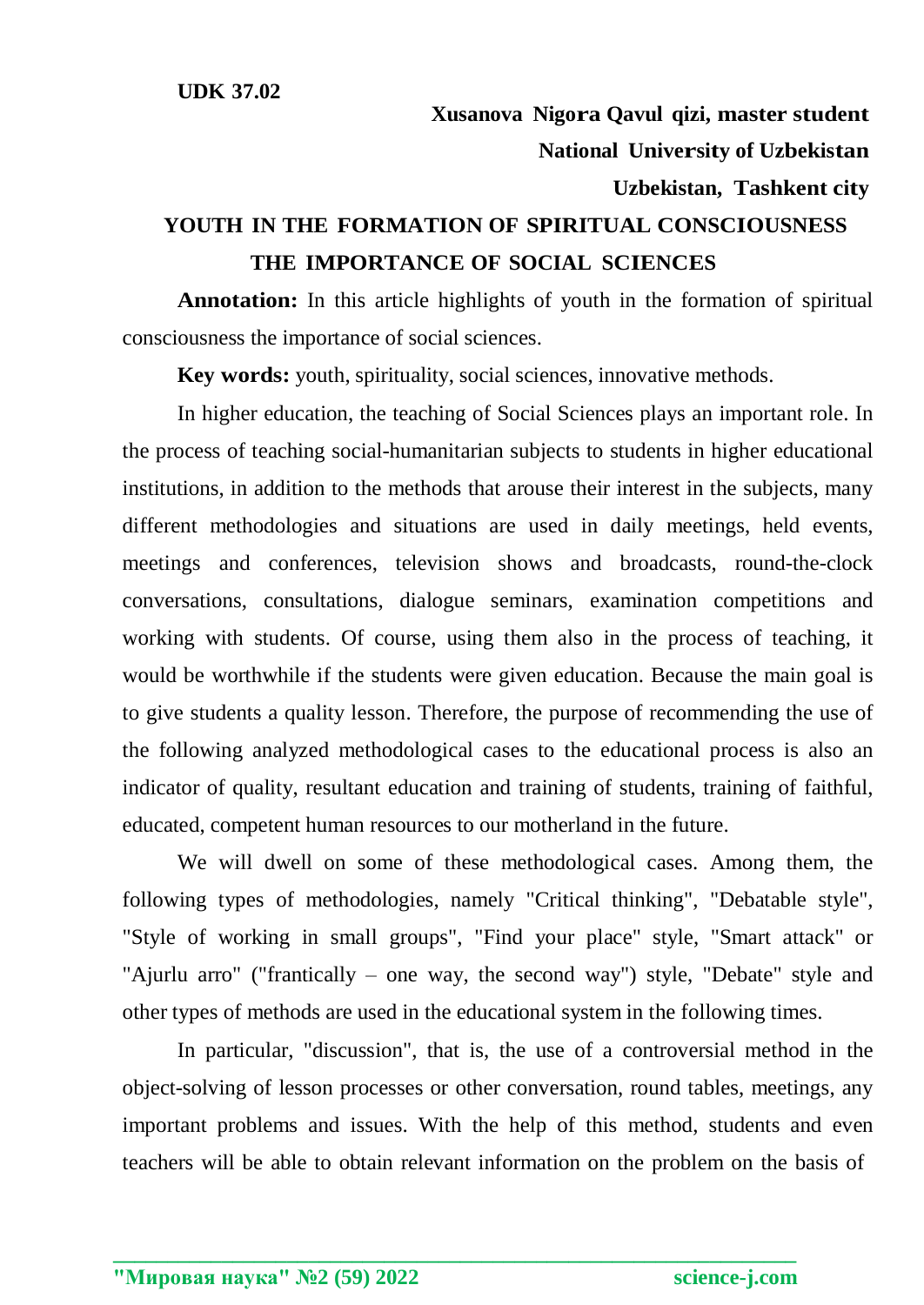extensive discussion, discussion, discussion in the discussion process so that they can thoroughly, fully study the subject under discussion. In carrying out this discussion method, the following organizational areas are required to be seriously considered, since in this method, a number of other methods, namely "Smart attack", small group-like groups are formed, and the methods of assignment are used parallel. In particular, the instructor who conducts the training will select the topic and announce it to the participants before starting the discussion, and then the teacher or organizer will understand the order, rules of conduct of the discussion to the students or participants in the form of "smart attack" or "masquerade".

Then the questions were announced and, as an idea – "who will answer quickly?" in the form it is proposed to give a short and quick answer. But the teacher or organizer takes into account all the opinions expressed by the participants, regardless of whether they are right or wrong in their opinion or not. In this case, a secretary from a "neutral" person carrying out a special account can also be put or the teacher, the organizer himself, can act as a secretary. Everyone must participate in the discussion. When the dispute is sharply raised, the order should not allow a violation of the rule to "cross the border". If the subject reaches the end in the form of discussion, the teacher announces a break, suspending the discussion. Perhaps the time before the break can be called the" first stage". The post-break session will probably be called the "second stage" and will end up with a thought, ideas on the topic and will analyze the thoughts, ideas expressed by the teacher, the organizer and announce the correct answers. Of course, this style is similar to "mashvarat" or "smart attack", and the teacher, the organizer, announcing the topic of the problem and at the end of the discussion, while listening to themselves, announcing the right idea, the style of "mashvarat" is similar. Each teacher who uses this style can divide the group into small, small groups and send a round to the style of transfer in the form of "side" - "side". How to become a method discussion of a topic, in this controversial style, all participants are directly involved and try to express their opinion and idea.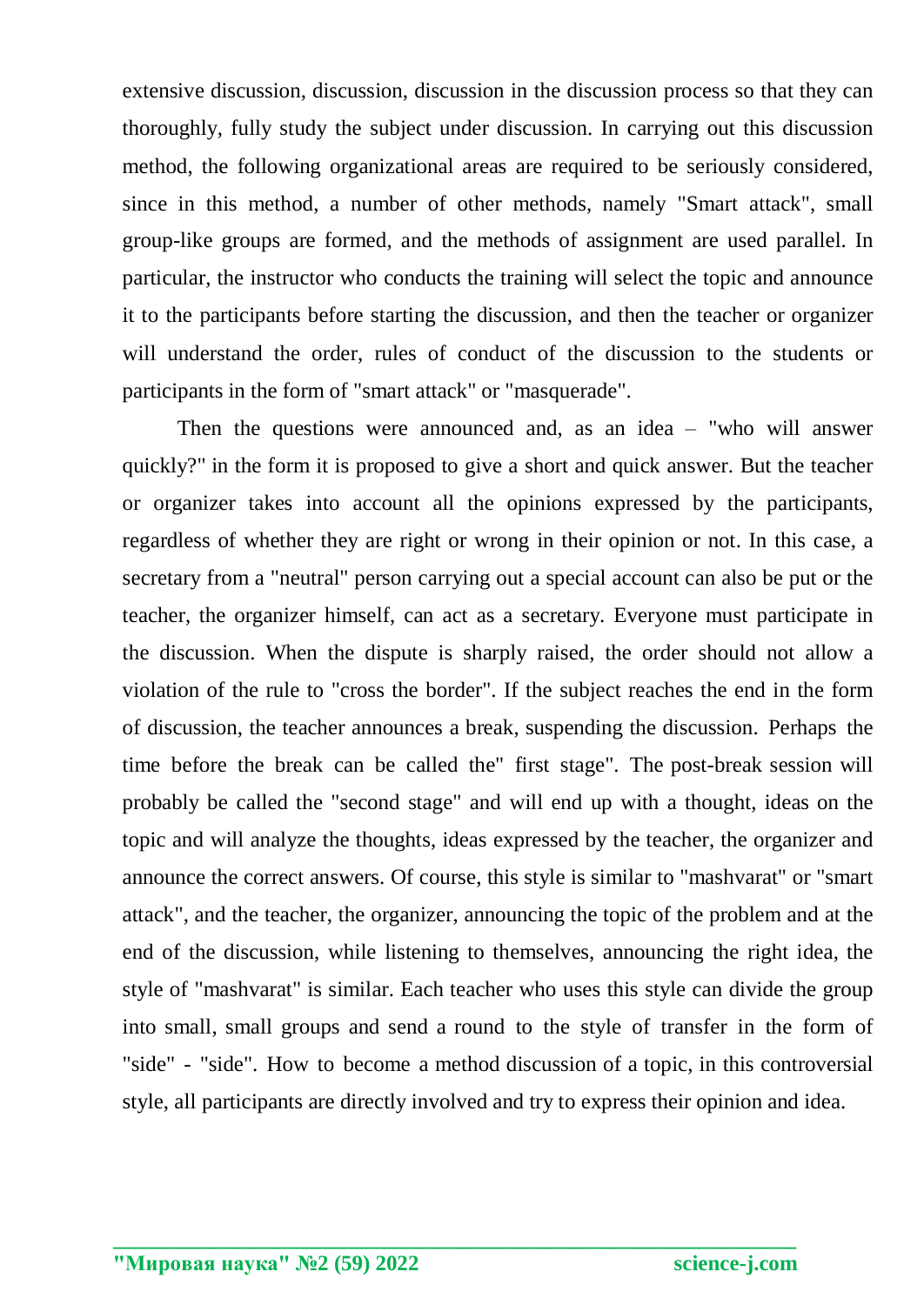An effective aspect of this method among the members of the group is that there will be no "passive" participant. Regardless of whether the ideas are right or wrong, all the participants participate "actively" and the real, correct opinion and Idea is announced by the teacher or organizer and completes the controversial exercise, the participants announce the "evaluation" - ball.

At present, one of the methods used in radio and television is the "object communication" method, and I consider it one of the most effective and non-boring, activity-enhancing methods in increasing students ' interest in the sciences, even if it is used in the course of teaching.

And the procedure for this method is as follows. This style is also called "Find your place" by many. That is, when the discussion of the topic continues, the group is divided into two groups separately, before the student or participant who expressed the wrong opinion, then goes to the node where the right opinion is said, knowing the wrong of his opinion. Therefore, the reason for the fact that the student or participant is called "Find his place" - then it is necessary. These methods are carried out directly in the workshop session.

This style is organized as follows. In the organization of this method, the teacher or the organizer (also called the manager) should be allowed to use different approaches to solve the problem at the beginning of the lesson, at the beginning of the lesson, the questions indicated in the plan on the topic of the problem or the subject of the subject (subject) of the lesson, each student, listener or participant, the correct answer is that they say that the lesson will be announced in the introductory part of the lesson, and then the lesson will begin on the basis of the style of "object communication". This style is a good broadcast-show on television on the topic "forty cracks the hair".

On the basis of this method, the lessons are carried out as follows. In particular, on the audience's whiteboard hangs a poster on which the answer to two problems is written, or on a whiteboard. To the answer in the first note is put a hyphen, and to the second an incorrect answer is written. Students are asked to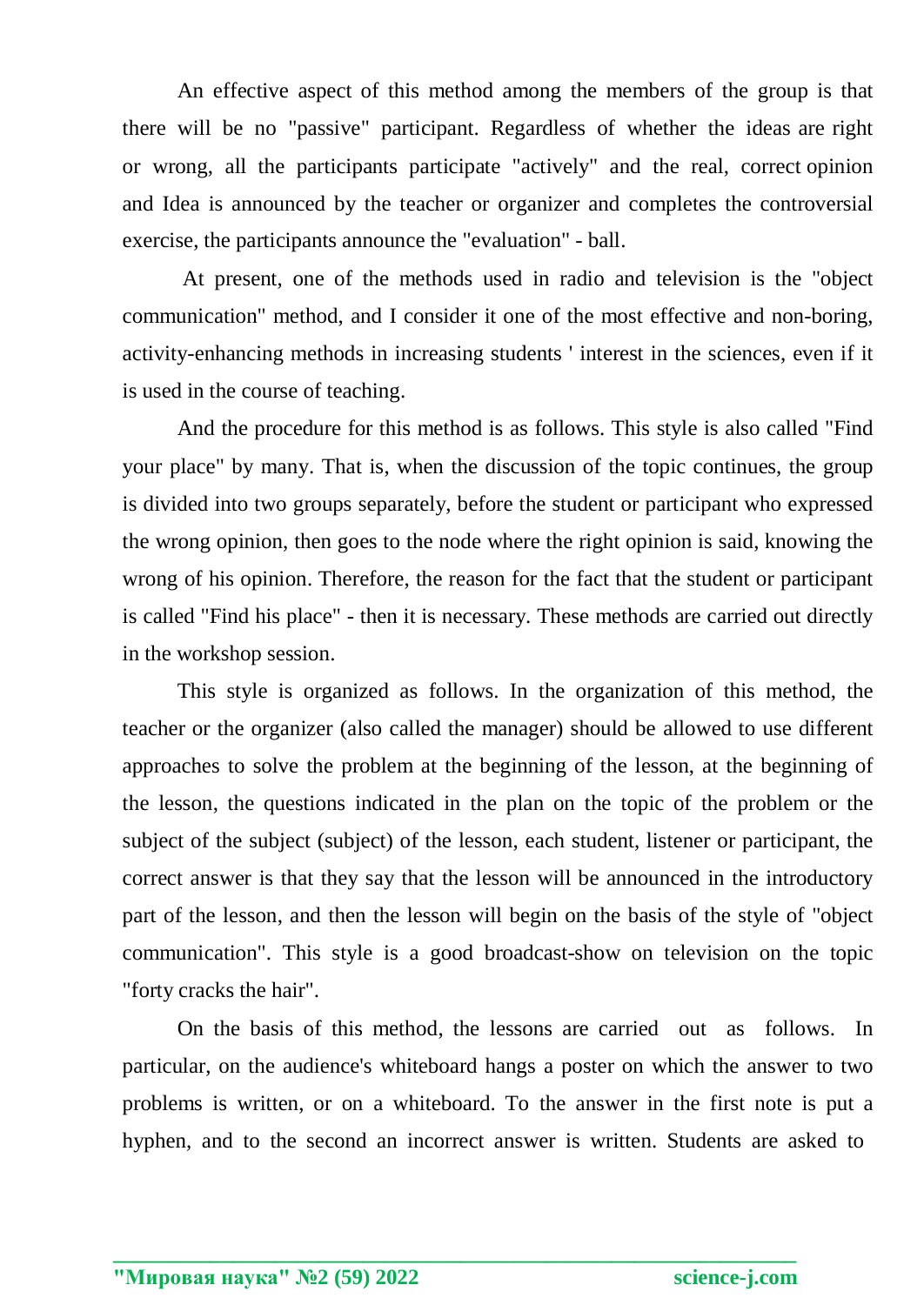comment, analyze, either "wrong" or "rest" from students expressing their opinion, asking the question "which answer is right" by the teacher or the beginner.

Alternatively, the issue that hangs in the whiteboard-do not look at the problem with the expressed views on two different (correct and incorrect) answers-ideas about the opposite (that is, on other unrelated topics) can also be put. Because in the style, this style can be used in order to draw attention to both the sympathy of the students or the audience.

Another characteristic feature of this style is that the rules of the organization of the lesson, The opinions, opinions of the opponents, the correctness and inaccuracy of the expressed ideas are also discussed and the conclusion is made. At the end of the lesson, the teacher or the organizer (manager) will complete the results of the lesson and emphasize how many objects the lesson has passed, will take part in the dialogue and announce the score of those who expressed their thoughts, opinions, modernity of the subject, answers, relevance, married, connected to the vital moments, will contribute to the policy of our state, The processes of attachment to his thoughts, thoughts related to youth are also recorded at the end of the training. For this reason, this style of "object communication" was one of the modern original styles, which would be appropriate if teachers teaching in all disciplines (not only Social Sciences) used this style.

## References:

1. Фарходжонова Н.Ф. Проблемы применения инновационных технологий в образовательном процессе на международном уровне // Международная конференция. Инновационные тенденции, социально-экономические и правовые проблемы взаимодействия в международном пространстве. – 2016. – С. 58-61.

2. Richards G. C. and Rodgers Th. S. Approaches and Methods in Language teaching. USA, 1993. -P.76.

3.<https://moluch.ru/conf/phil/archive/177/9583/>

4. Заитов Э. Х. ИНСТИТУЦИОНАЛ МУАССАСА БИТИРУВЧИЛАРИНИ ЖАМИЯТГА ИЖТИМОИЙЛАШУВИНИНГ УСТУВОР ЙЎНАЛИШЛАРИ //Журнал Социальных Исследований. – 2020. – №. SPECIAL 1.